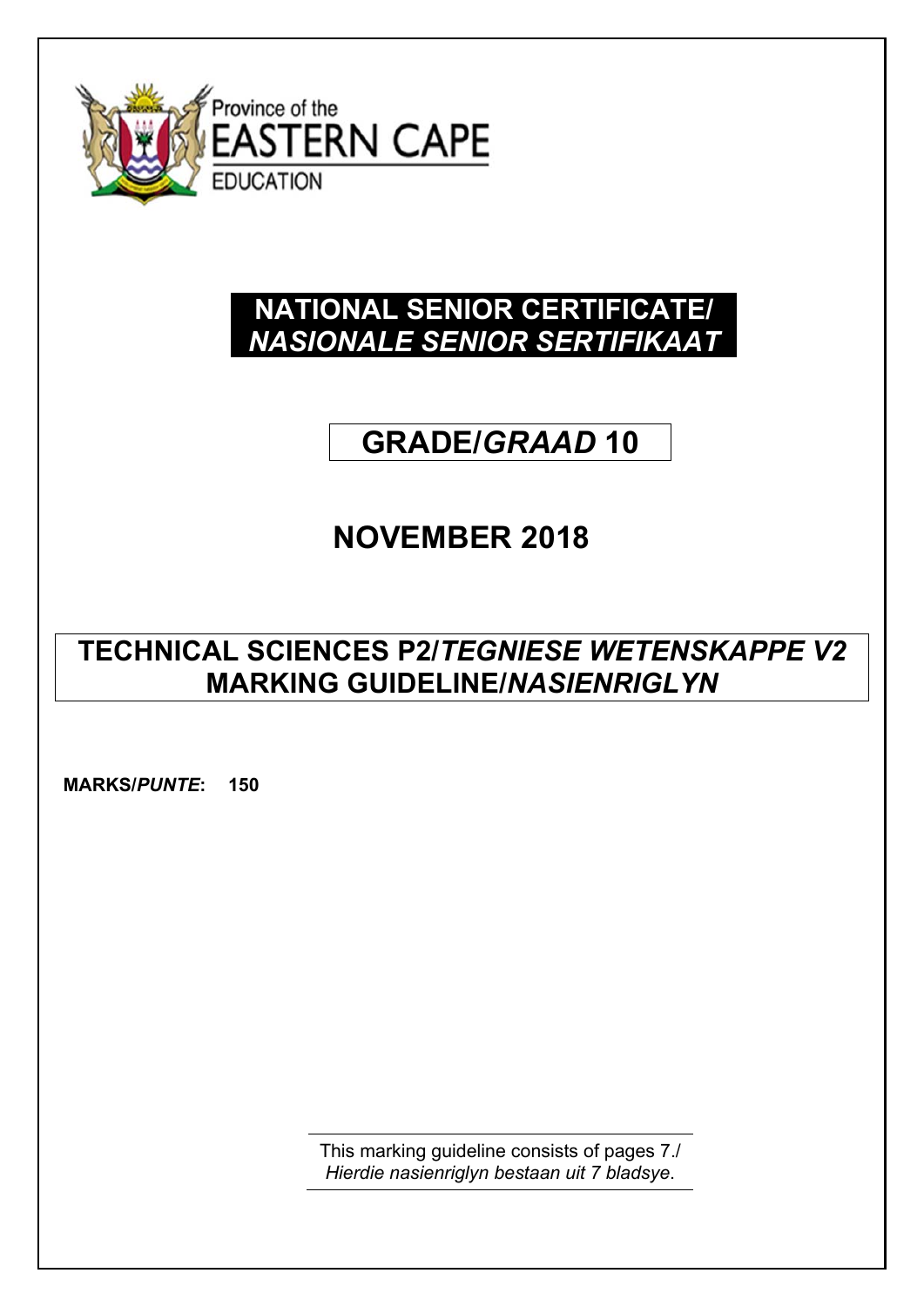(2)

#### **QUESTION/***VRAAG* **1**

| 1.1  | $A \vee C$     |      | (2) |
|------|----------------|------|-----|
| 1.2  | B√√            |      | (2) |
| 1.3  | $C \vee C$     |      | (2) |
| 1.4  | $B \vee \vee$  |      | (2) |
| 1.5  | $D \vee \vee$  |      | (2) |
| 1.6  | $B \vee \vee$  |      | (2) |
| 1.7  | $B \vee \vee$  |      | (2) |
| 1.8  | $D \checkmark$ |      | (2) |
| 1.9  | $C \vee C$     |      | (2) |
| 1.10 | $A \vee C$     |      | (2) |
|      |                | [20] |     |

### **QUESTION/***VRAAG* **2**

- 2.1 Low density,  $\checkmark$  Unreactive  $\checkmark$ *Lae digtheid*, *onreaktief*
- 2.2 2.2.1 Isotopes  $\checkmark$  / Isotope  $\checkmark$  /

| 2.2.2 |                   | Electrons e <sup>-</sup> | Protons p <sup>+</sup> | Neutrons n <sup>o</sup> |
|-------|-------------------|--------------------------|------------------------|-------------------------|
|       |                   | Elektrone e <sup>-</sup> | Protone p <sup>+</sup> | Neutrone n <sup>o</sup> |
|       | <sup>3</sup> H    |                          |                        |                         |
|       |                   |                          |                        |                         |
|       | 2 <sup>4</sup> He |                          |                        |                         |

|  | 2.3 2.3.1 Noble gases $\checkmark$ or lnert gases $\checkmark$<br>Edelgasse $\checkmark\checkmark$ of onaktief gasse $\checkmark\checkmark$ | (2) |
|--|---------------------------------------------------------------------------------------------------------------------------------------------|-----|
|  | 2.3.2 $1s^22s^22p^63s^23p^6 \checkmark$                                                                                                     | (2) |

**[14]**

**QUESTION/***VRAAG* **3** 

# 3.1 3.1.1 Copper Carbonate  $\checkmark$  Koperkarbonaat  $\checkmark$  (1) 3.1.2 Sugar water *Suikerwater* (1) 3.1.3 Barium nitrate *Bariumnitraat*  (1) 3.1.4 Carbon dioxide *Koolstofdioksied* (1) 3.1.5 Silver iodide *Silwer jodium*  (1)

3.1.6 Salt water *Soutwater*  (1)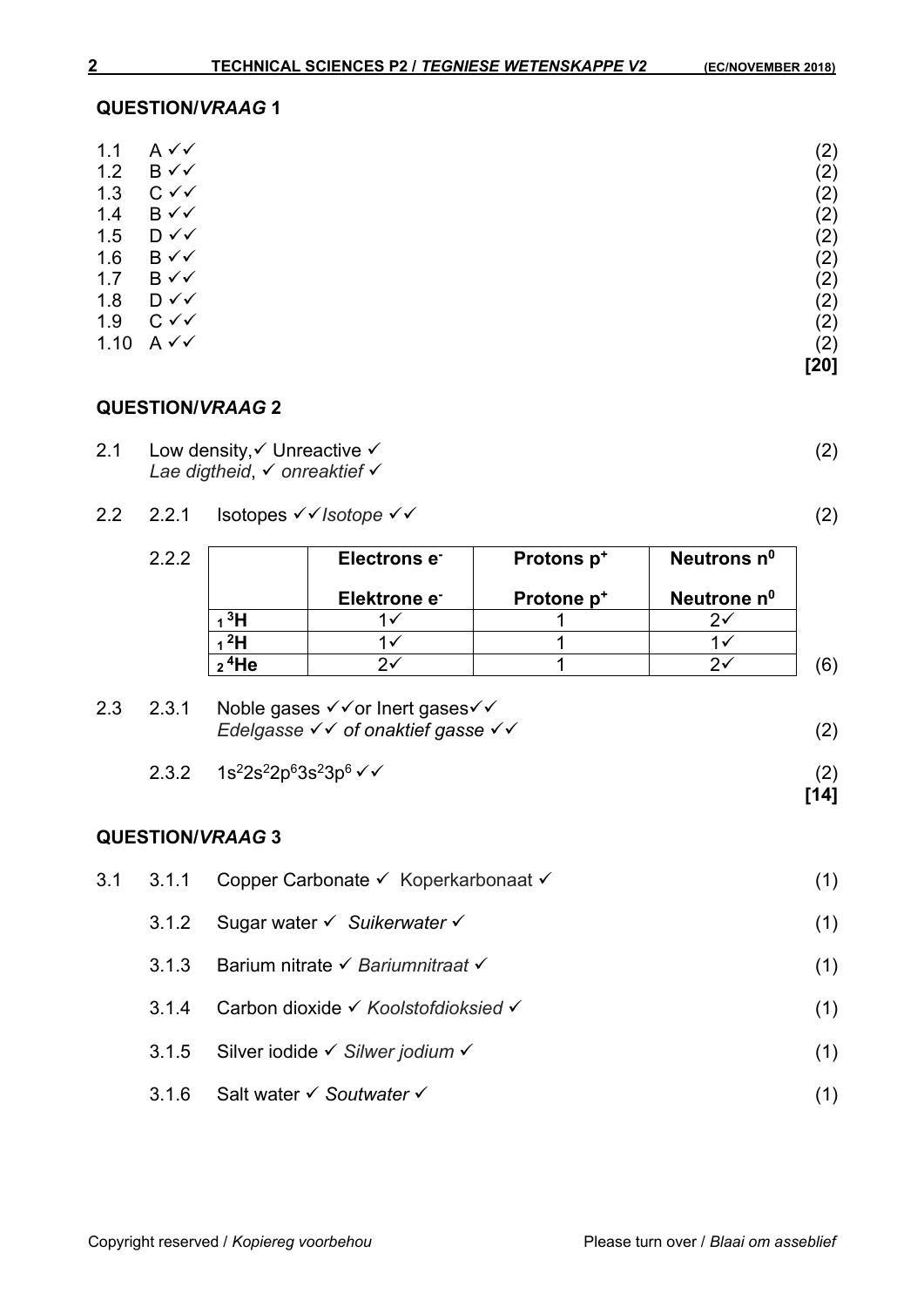|     | (EC/NOVEMBER 2018) | TECHNICAL SCIENCES P2 / TEGNIESE WETENSKAPPE V2                                                                                                                                                                                                                                                                                      | $\mathbf{3}$ |
|-----|--------------------|--------------------------------------------------------------------------------------------------------------------------------------------------------------------------------------------------------------------------------------------------------------------------------------------------------------------------------------|--------------|
|     | $3.2$ $3.2.1$      | KCI √                                                                                                                                                                                                                                                                                                                                | (1)          |
|     | 3.2.2              | Electrons are transferred $\sqrt{ }$ from one atom (metal) $\checkmark$ to another (non-<br>metal) $\checkmark$ .<br>This forms positive and negative ions which attract each other.<br>Elektrone word oorgedra v van een atoom (metaal) v na 'n ander<br>(nie-metaal) √. Dit vorm positiewe en negatiewe ione wat mekaar<br>aantrek | (3)          |
|     | 3.2.3              | Dissociation $\checkmark$ (Accept: Ionisation $\checkmark$ ) Dissosiasie $\checkmark$ (Aanvaar:<br>Ionisation $\checkmark$ )                                                                                                                                                                                                         | (1)          |
|     | 3.2.4              | $KCl(s) \vee \rightarrow K^+(aq) \vee + Cl^-(aq) \vee$<br>Or/Of<br>$KCl(s) \vee \rightarrow KOH(aq) \vee HCl(aq) \vee$                                                                                                                                                                                                               | (3)<br>[14]  |
|     |                    | <b>QUESTION/VRAAG 4</b>                                                                                                                                                                                                                                                                                                              |              |
|     |                    | 4.1 A – Ammeter $\checkmark\checkmark$ Ammeter $\checkmark\checkmark$<br>B – Battery $\checkmark\checkmark$ or Cells $\checkmark\checkmark$ Battery of Selle $\checkmark\checkmark$<br>C - Switch $\checkmark\checkmark$ Skakelaar $\checkmark\checkmark$                                                                            | (6)          |
| 4.2 |                    | It must form ions in solution $\checkmark\checkmark$ that are free to move./<br>Dit moet jone in oplossing vorm $\checkmark\checkmark$ wat vry is om te beweeg.                                                                                                                                                                      | (2)          |

| 4.3 | Name of the substance<br>Naam van stof | Conduct or not: $\checkmark$ or X<br>Leiding of nie ( $\checkmark$ or $\checkmark$ ) |  |
|-----|----------------------------------------|--------------------------------------------------------------------------------------|--|
|     | Potassium Chloride Crystal             |                                                                                      |  |
|     | Kaliumchloriedkristal                  |                                                                                      |  |
|     | Distilled water                        |                                                                                      |  |
|     | Gedistilleerde water                   |                                                                                      |  |
|     | Potassium Chloride solution            |                                                                                      |  |
|     | Kaliumchloried oplossing               |                                                                                      |  |

- 4.4 Increase in the reading  $\checkmark\checkmark$  on apparatus **A** as a result of an increase in the concentration of solution. *Toename in die lesing* √  $\checkmark$  op apparaat **A** as gevolg van 'n toename in die *konsentrasie van oplossing.*
- 4.5 Dependent variable- Conductivity  $\checkmark$  or Ammeter reading  $\checkmark$  or glowing (brightness of bulb)  $\checkmark$ Independent variable – type of material used  $\checkmark$  (to test conductivity) Control variable- Number of cells (battery)  $\checkmark$  or type of cells (battery)  $\checkmark$ *Afhanklike veranderlike – Konduktiwiteit of Ammeterlesing of gloeiend (gloei van gloeilamp) Onafhanklike veranderlike* – *tipe materiaal wat gebruik word (om geleidingsvermoë te toets) Beheer veranderlike – Aantal selle (battery)*  $\checkmark$  of tipe selle (battery)  $\checkmark$  (3)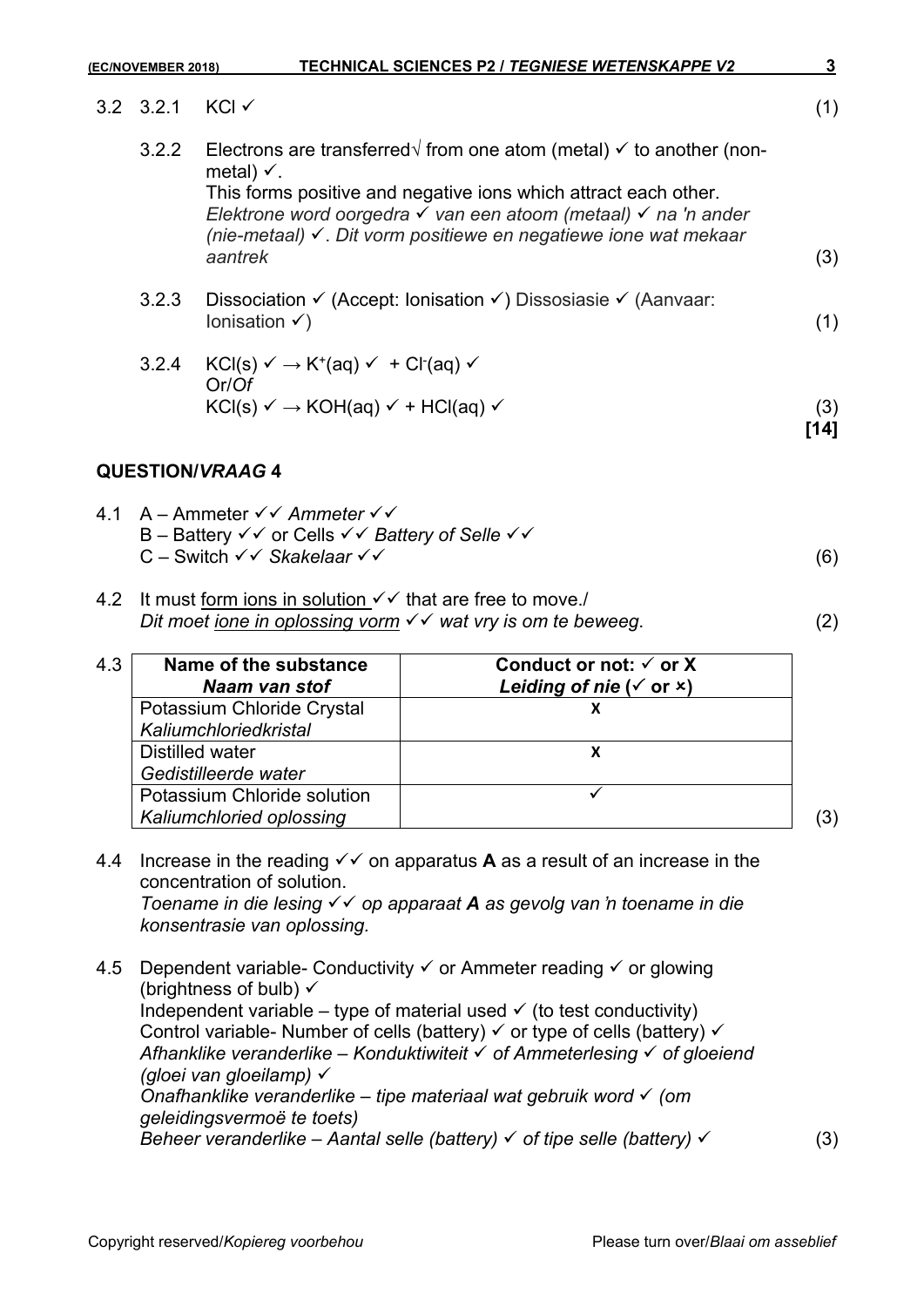| 4.6 | Light bulb, $\checkmark$ the bulb will glow brighter $\checkmark\checkmark$ to show conductivity./<br>Gloeilamp, v die gloeilamp sal helderder gloei v v om geleidingsvermoë te<br>toon.                                                                        |                                                                                                                                                                                                                                                                                                                                      |                   |                                     |                   |             |
|-----|-----------------------------------------------------------------------------------------------------------------------------------------------------------------------------------------------------------------------------------------------------------------|--------------------------------------------------------------------------------------------------------------------------------------------------------------------------------------------------------------------------------------------------------------------------------------------------------------------------------------|-------------------|-------------------------------------|-------------------|-------------|
| 4.7 | 4.7.1                                                                                                                                                                                                                                                           | Non-magnetic √/ Nie-magneties √                                                                                                                                                                                                                                                                                                      |                   |                                     |                   | (1)         |
|     | 4.7.2                                                                                                                                                                                                                                                           | Magnetic √/ Magneties √                                                                                                                                                                                                                                                                                                              |                   |                                     |                   | (1)         |
|     | 4.7.3                                                                                                                                                                                                                                                           | Non-magnetic $\checkmark$ Nie-magneties $\checkmark$                                                                                                                                                                                                                                                                                 |                   |                                     |                   | (1)         |
|     | 4.8 4.8.1                                                                                                                                                                                                                                                       | It is a material that does not allow heat energy to pass through it. $\checkmark\checkmark$<br>Dit is 'n materiaal wat nie toelaat dat hitte-energie daardeur beweeg<br>nie. $\checkmark\checkmark$                                                                                                                                  |                   |                                     |                   | (2)         |
|     | 4.8.2                                                                                                                                                                                                                                                           | Plastic, V Wool, V Fibreglass, V Polystyrene V etc. (Any 2)<br>Plastiek, V Wol, V Veselglas, V Polistireen V ens. (Enige 2)                                                                                                                                                                                                          |                   |                                     |                   | (2)         |
| 4.9 |                                                                                                                                                                                                                                                                 | In ringing bells √ / In klokke wat lui √<br>In floppy disks $\checkmark$ I in diskette $\checkmark$<br>In alarm systems √ / In alarmstelsels √<br>In electric motors √ / In elektriese motors √<br>Electric cranes with magnets $\checkmark$ / Elektriese hyskrane met magnete $\checkmark$<br>In sound systems v In klankstelsels v |                   |                                     | (Any 3 / Enige 3) | (3)<br>[29] |
|     |                                                                                                                                                                                                                                                                 | <b>QUESTION/VRAAG 5</b>                                                                                                                                                                                                                                                                                                              |                   |                                     |                   |             |
| 5.1 | A cation is a positive ion $\checkmark$ (atom or molecule)<br>An anion is a negative ion $\checkmark$ (atom or molecule)/<br>'n Katioon is 'n positiewe ioon $\checkmark$ (atom of molekule)<br>'n Anioon is 'n negatiewe ioon $\checkmark$ (atoom of molekule) |                                                                                                                                                                                                                                                                                                                                      |                   |                                     | (2)               |             |
|     | 5.2 5.2.1                                                                                                                                                                                                                                                       | Potassium $\checkmark$                                                                                                                                                                                                                                                                                                               | $+1$ $\checkmark$ | Kalium $\checkmark$ +1 $\checkmark$ |                   | (2)         |

- 5.2.2 Aluminium  $\checkmark$  +3  $\checkmark$  Aluminium  $\checkmark$  + 3  $\checkmark$  (2)
- 5.2.3 Hydroxide -1 *hidroksied -1*
- 5.3 5.3.1 Iron (II) oxide  $\checkmark$  Yster (II) oksied  $\checkmark$  / (2)
	- 5.3.2 Calcium (II) Chloride √ *Kalsium (II) Chloried* √ √ (2)
- $5.4$  5.4.1 HBr  $\checkmark\checkmark$  (2)  $5.4.2$  CuO  $\checkmark$  (2)
- $5.4.3$  MgCl<sub>2</sub>  $\checkmark$  (2)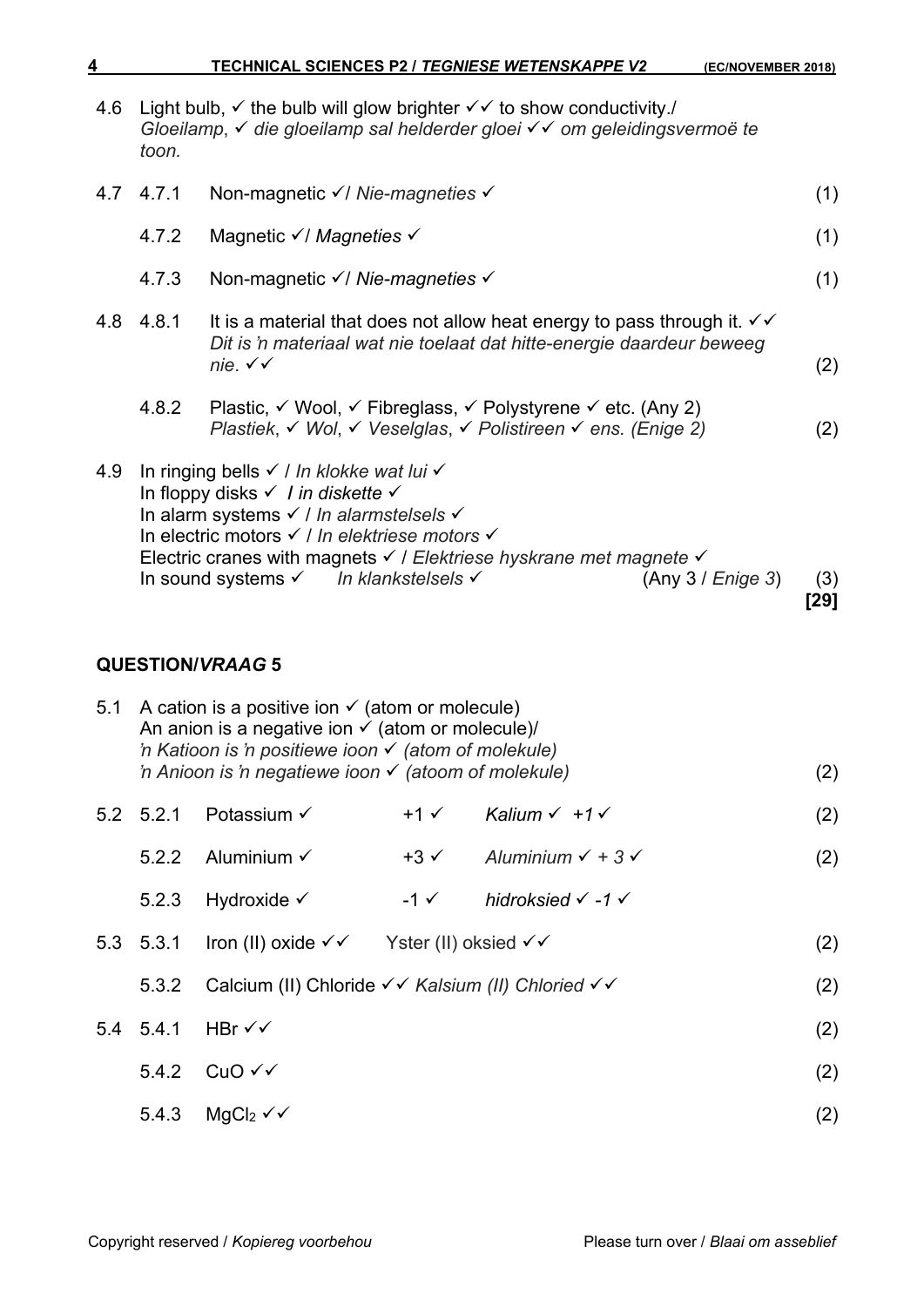|     | 5.5 5.5.1                        | Na <sub>2</sub> is incorrect $\checkmark$ rather 2Na as Sodium is not a diatomic molecule it is<br>a metal in group 1. $\checkmark$<br>(NaOH) <sub>2</sub> is incorrect $\sqrt{ }$ it must be NaOH as Na <sup>+</sup> OH <sup>-</sup> is an ionic compound<br>ratio is $1:1.\checkmark$<br>Na <sub>2</sub> is inkorrek <del>V</del> eerder 2Na aangesien natrium nie 'n diatomiese<br>molekule is nie, dit is 'n metaal in groep 1. √<br>(NaOH) <sub>2</sub> is inkorrek $\checkmark$ dit moet NaOH wees as Na + OH- is 'n ioniese<br>verbinding met 'n verhouding van 1 : 1. √ | (4)           |
|-----|----------------------------------|---------------------------------------------------------------------------------------------------------------------------------------------------------------------------------------------------------------------------------------------------------------------------------------------------------------------------------------------------------------------------------------------------------------------------------------------------------------------------------------------------------------------------------------------------------------------------------|---------------|
|     | 5.5.2                            | Mg <sub>2</sub> Cl <sub>2</sub> is incorrect $\checkmark$ it must be MgCl <sub>2</sub> . $\checkmark$ Magnesium is a 2+ ion and<br>Chlorine is 1- ion so the ratio is 2: 1. $\sqrt{ }$<br>$Mg_2Cl_2$ is inkorrek $\checkmark$ dit moet MgCl2 wees. Magnesium is 'n 2+ ioon en<br>Chloor is 1- ioon dus die verhouding is $2:1 \checkmark$ .                                                                                                                                                                                                                                     | (3)<br>$[25]$ |
|     |                                  | <b>QUESTION/VRAAG6</b>                                                                                                                                                                                                                                                                                                                                                                                                                                                                                                                                                          |               |
| 6.1 |                                  | $CaCO3(s) \vee \rightarrow CaO(s) \vee + CO2(g) \vee$                                                                                                                                                                                                                                                                                                                                                                                                                                                                                                                           | (3)           |
|     | g.mol <sup>-1</sup> $\checkmark$ | 6.2 Reactant mass Reaktante massa = $\{40 + 3(16)\}\check{ }$ = 100 amu/g.mol <sup>-1</sup> $\check{ }$<br>Products mass Produkte massa = $\{(40 + 16) + (12 + 2(16))\}\mathsf{v} = 100$ amu/                                                                                                                                                                                                                                                                                                                                                                                   |               |
|     |                                  | Reactants mass/Reaktante massa = Product mass/Produkte massa                                                                                                                                                                                                                                                                                                                                                                                                                                                                                                                    | (4)           |
| 6.3 |                                  | Heat is needed $\checkmark\checkmark$ to break up CaCO <sub>3</sub> (s) into simple compounds.<br>Hitte is nodig. $\checkmark\checkmark$ Om CaCO <sub>3</sub> (s) op te los in eenvoudige verbindings.                                                                                                                                                                                                                                                                                                                                                                          | (2)           |
| 6.4 | be observed.                     | The gas is passed through lime water $\checkmark$ that is clear and a milky colour $\checkmark\checkmark$ will<br>Die gas word deur kalkwater oorgedra. √ Die water helder en 'n melkagtige kleur<br>sal √ v waargeneem word.                                                                                                                                                                                                                                                                                                                                                   | (3)           |
| 6.5 |                                  | Yes $\checkmark$ To mix the substances evenly $\checkmark$ Om die stowwe eweredig te meng $\checkmark$<br>OR To distribute the heat evenly $\checkmark$ OF Om die hitte eweredig te versprei $\checkmark$<br>To prevent the cement from settling and hardening $\checkmark$ Om te verhoed dat die<br>sement verhard V                                                                                                                                                                                                                                                           | (2)<br>$[14]$ |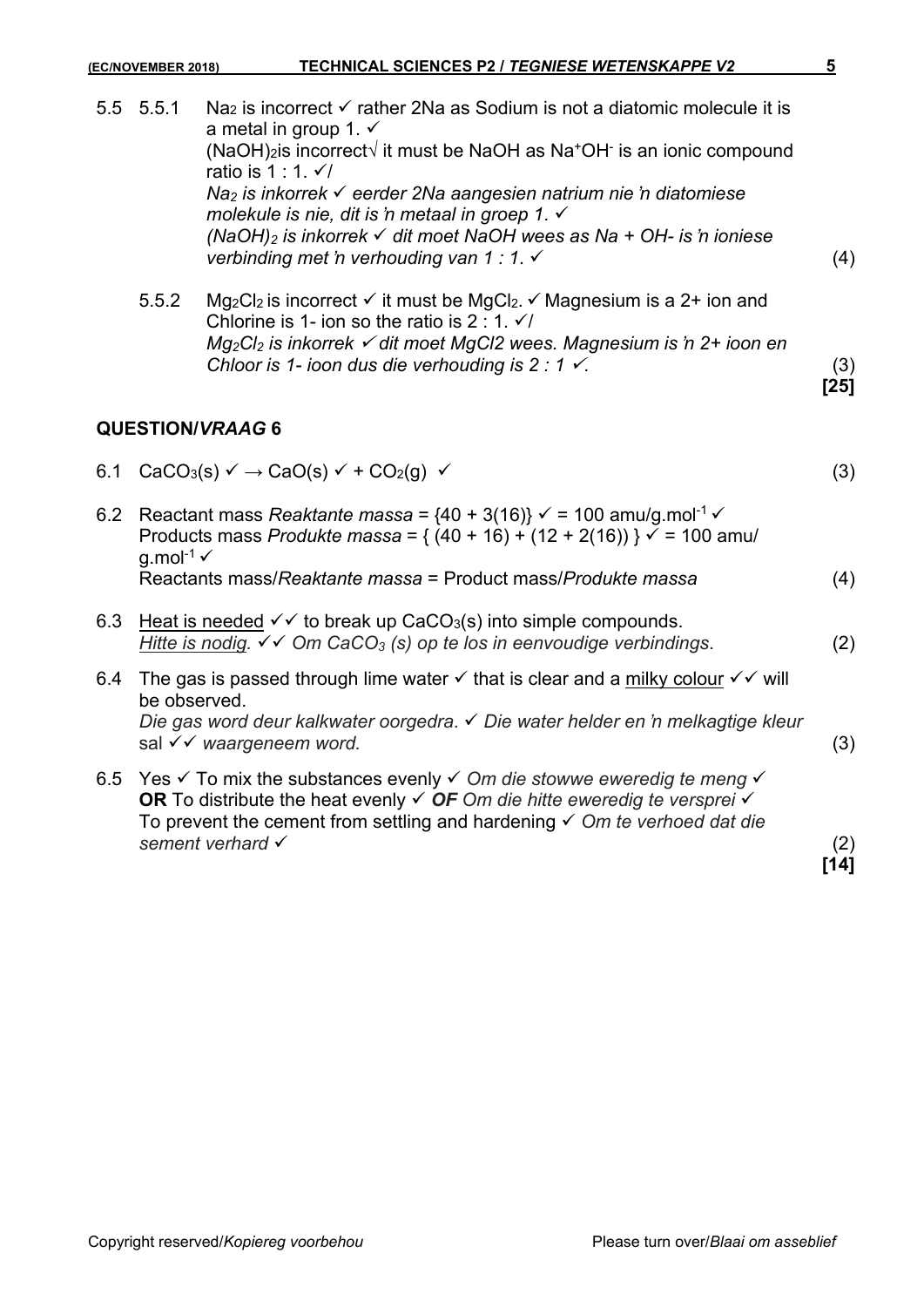### **QUESTION/***VRAAG* **7**

7.1 7.1.1 Halogens / *Halogene* (2)

| 7.1.2 |                           | 35 <sub>CI</sub>   | 37 <sub>Cl</sub>   |     |
|-------|---------------------------|--------------------|--------------------|-----|
|       | Number of protons         | 17                 | 17                 |     |
|       | Aantal protone            |                    |                    |     |
|       | Number of electrons       | a. $17 \checkmark$ | b. $17 \checkmark$ |     |
|       | Aantal elektrone          |                    |                    |     |
|       | Number of neutrons        | c. 18 $\checkmark$ | d. 20 $\checkmark$ |     |
|       | Aantal neutrone           |                    |                    |     |
|       | <b>Number of Nucleons</b> | 35                 | 37                 |     |
|       | Aantal nukleone           |                    |                    | (4) |

7.2 Nitrogen; 
$$
\checkmark
$$
  $\checkmark$   $\checkmark$   $\checkmark$  / Stikstof  $\checkmark$   $\checkmark$   $\checkmark$   $\checkmark$   $\checkmark$   $\checkmark$  (3)

- 7.3 7.3.1 True *Waar* (1)
	- 7.3.2 False  $\checkmark$  Onwaar  $\checkmark$  (4)